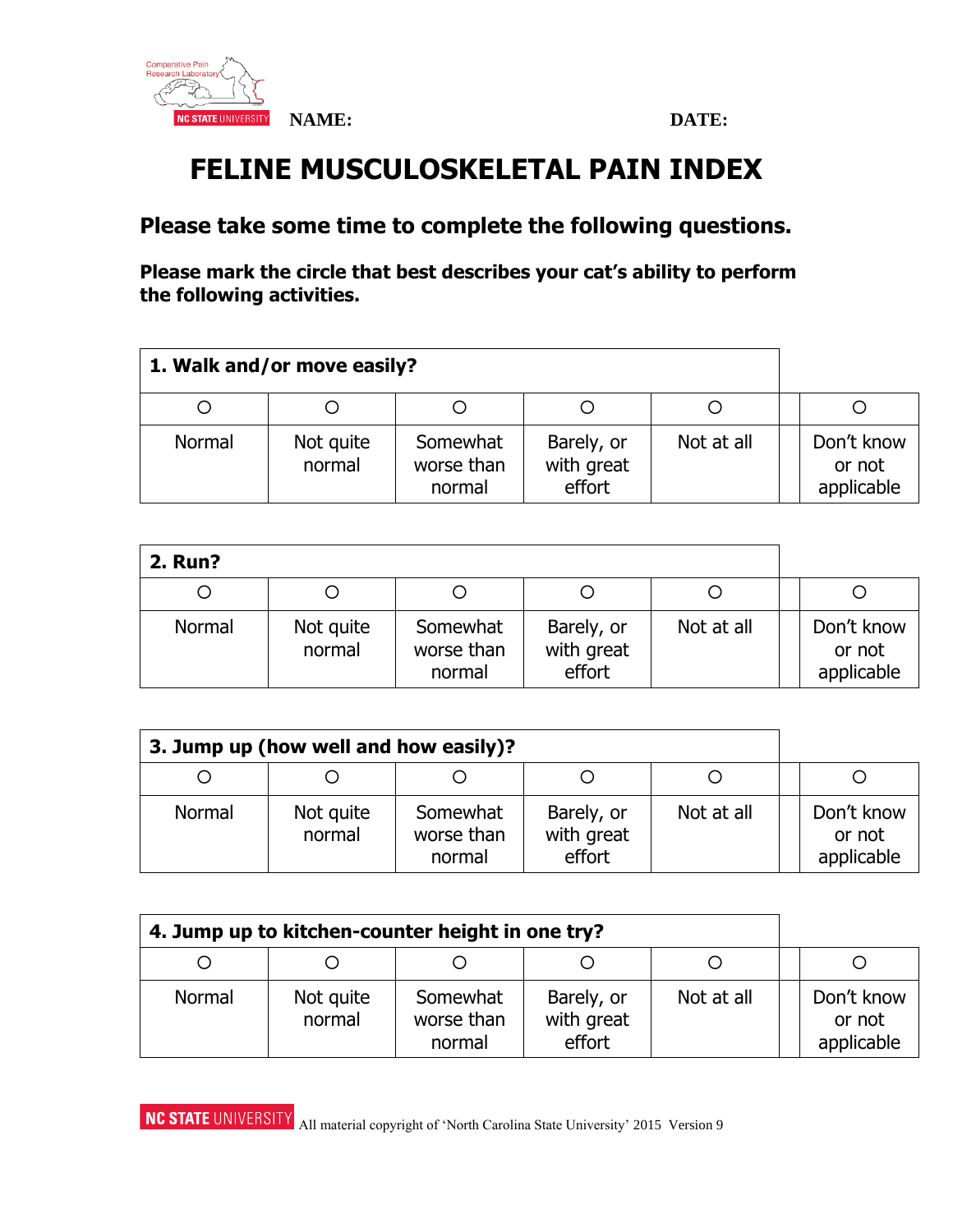

## **Please rate your cat's ability to:**

| 5. Jump down (how well and how easily)? |                     |                                  |                                    |            |                                    |
|-----------------------------------------|---------------------|----------------------------------|------------------------------------|------------|------------------------------------|
|                                         |                     |                                  |                                    |            |                                    |
| Normal                                  | Not quite<br>normal | Somewhat<br>worse than<br>normal | Barely, or<br>with great<br>effort | Not at all | Don't know<br>or not<br>applicable |

| 6. Climb up stairs or steps? |                     |                                  |                                    |            |                                    |
|------------------------------|---------------------|----------------------------------|------------------------------------|------------|------------------------------------|
|                              |                     |                                  |                                    |            |                                    |
| Normal                       | Not quite<br>normal | Somewhat<br>worse than<br>normal | Barely, or<br>with great<br>effort | Not at all | Don't know<br>or not<br>applicable |

| 7. Go down stairs or steps? |                     |                                  |                                    |            |                                    |
|-----------------------------|---------------------|----------------------------------|------------------------------------|------------|------------------------------------|
| O                           |                     |                                  |                                    |            |                                    |
| Normal                      | Not quite<br>normal | Somewhat<br>worse than<br>normal | Barely, or<br>with great<br>effort | Not at all | Don't know<br>or not<br>applicable |

| 8. Play with toys and/or chase objects? |                     |                                  |                                    |            |                                    |
|-----------------------------------------|---------------------|----------------------------------|------------------------------------|------------|------------------------------------|
|                                         |                     |                                  |                                    |            |                                    |
| Normal                                  | Not quite<br>normal | Somewhat<br>worse than<br>normal | Barely, or<br>with great<br>effort | Not at all | Don't know<br>or not<br>applicable |

| 9. Play and interact with other pets? |                     |                                  |                                    |            |                                    |
|---------------------------------------|---------------------|----------------------------------|------------------------------------|------------|------------------------------------|
|                                       |                     |                                  |                                    |            |                                    |
| Normal                                | Not quite<br>normal | Somewhat<br>worse than<br>normal | Barely, or<br>with great<br>effort | Not at all | Don't know<br>or not<br>applicable |

**NC STATE UNIVERSITY** All material copyright of 'North Carolina State University' 2015 Version 9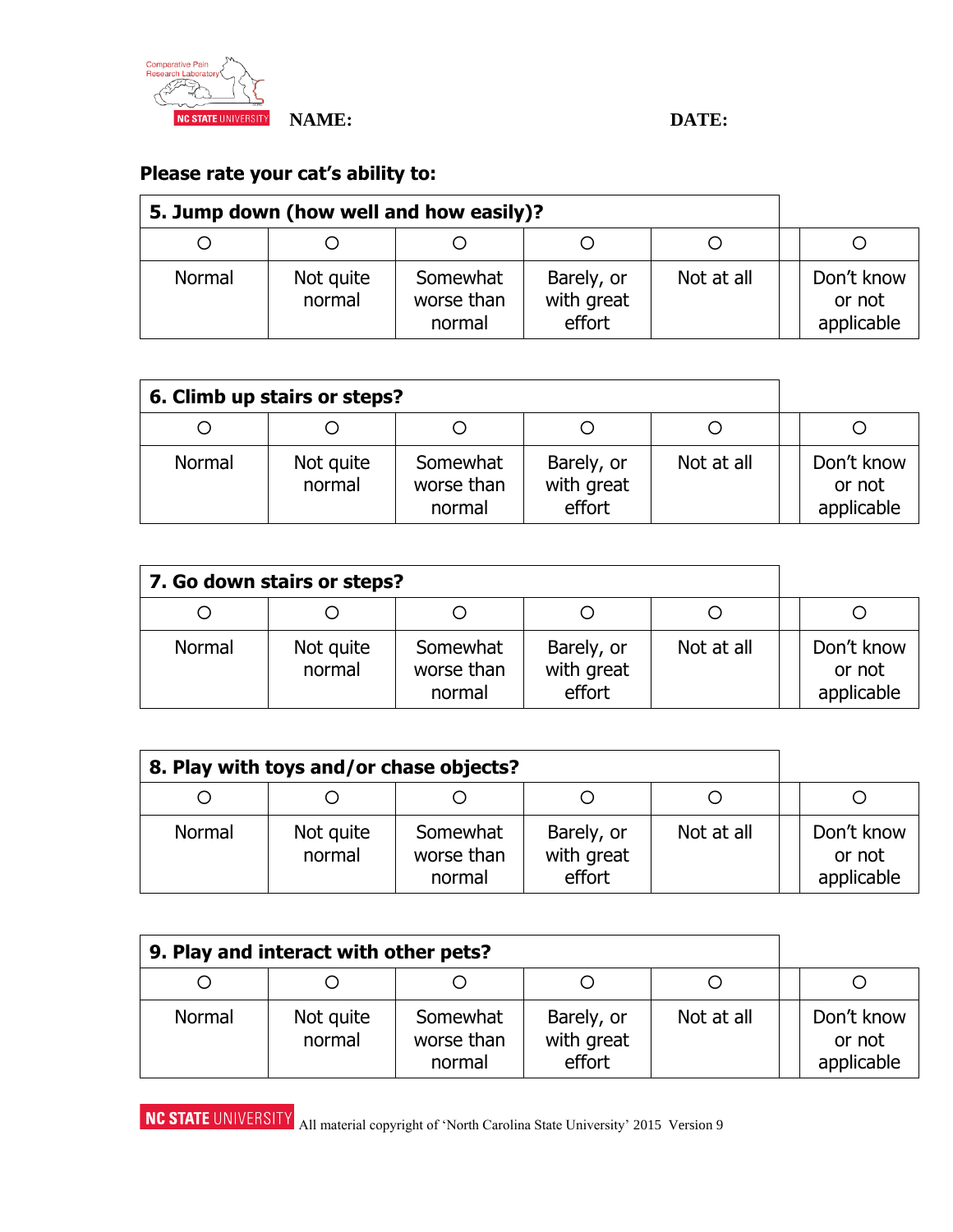

#### **NAME: DATE:**

## **Please rate your cat's ability to:**

| 10. Get up from a resting position? |                     |                                  |                                    |            |                                    |
|-------------------------------------|---------------------|----------------------------------|------------------------------------|------------|------------------------------------|
|                                     |                     |                                  |                                    |            |                                    |
| Normal                              | Not quite<br>normal | Somewhat<br>worse than<br>normal | Barely, or<br>with great<br>effort | Not at all | Don't know<br>or not<br>applicable |

| 11. Lie and/or sit down? |                     |                                  |                                    |            |                                    |
|--------------------------|---------------------|----------------------------------|------------------------------------|------------|------------------------------------|
|                          | Ő                   |                                  |                                    |            |                                    |
| Normal                   | Not quite<br>normal | Somewhat<br>worse than<br>normal | Barely, or<br>with great<br>effort | Not at all | Don't know<br>or not<br>applicable |

| 12. Stretch? |                     |                                  |                                    |            |                                    |
|--------------|---------------------|----------------------------------|------------------------------------|------------|------------------------------------|
|              | Ő                   |                                  |                                    |            |                                    |
| Normal       | Not quite<br>normal | Somewhat<br>worse than<br>normal | Barely, or<br>with great<br>effort | Not at all | Don't know<br>or not<br>applicable |

| 13. Groom himself or herself? |                     |                                  |                                    |            |                                    |
|-------------------------------|---------------------|----------------------------------|------------------------------------|------------|------------------------------------|
|                               |                     |                                  |                                    |            |                                    |
| Normal                        | Not quite<br>normal | Somewhat<br>worse than<br>normal | Barely, or<br>with great<br>effort | Not at all | Don't know<br>or not<br>applicable |

| 14. Interact with you and family members? |                     |                                  |                                    |            |                                    |
|-------------------------------------------|---------------------|----------------------------------|------------------------------------|------------|------------------------------------|
|                                           |                     |                                  |                                    |            |                                    |
| Normal                                    | Not quite<br>normal | Somewhat<br>worse than<br>normal | Barely, or<br>with great<br>effort | Not at all | Don't know<br>or not<br>applicable |

**NC STATE UNIVERSITY** All material copyright of 'North Carolina State University' 2015 Version 9